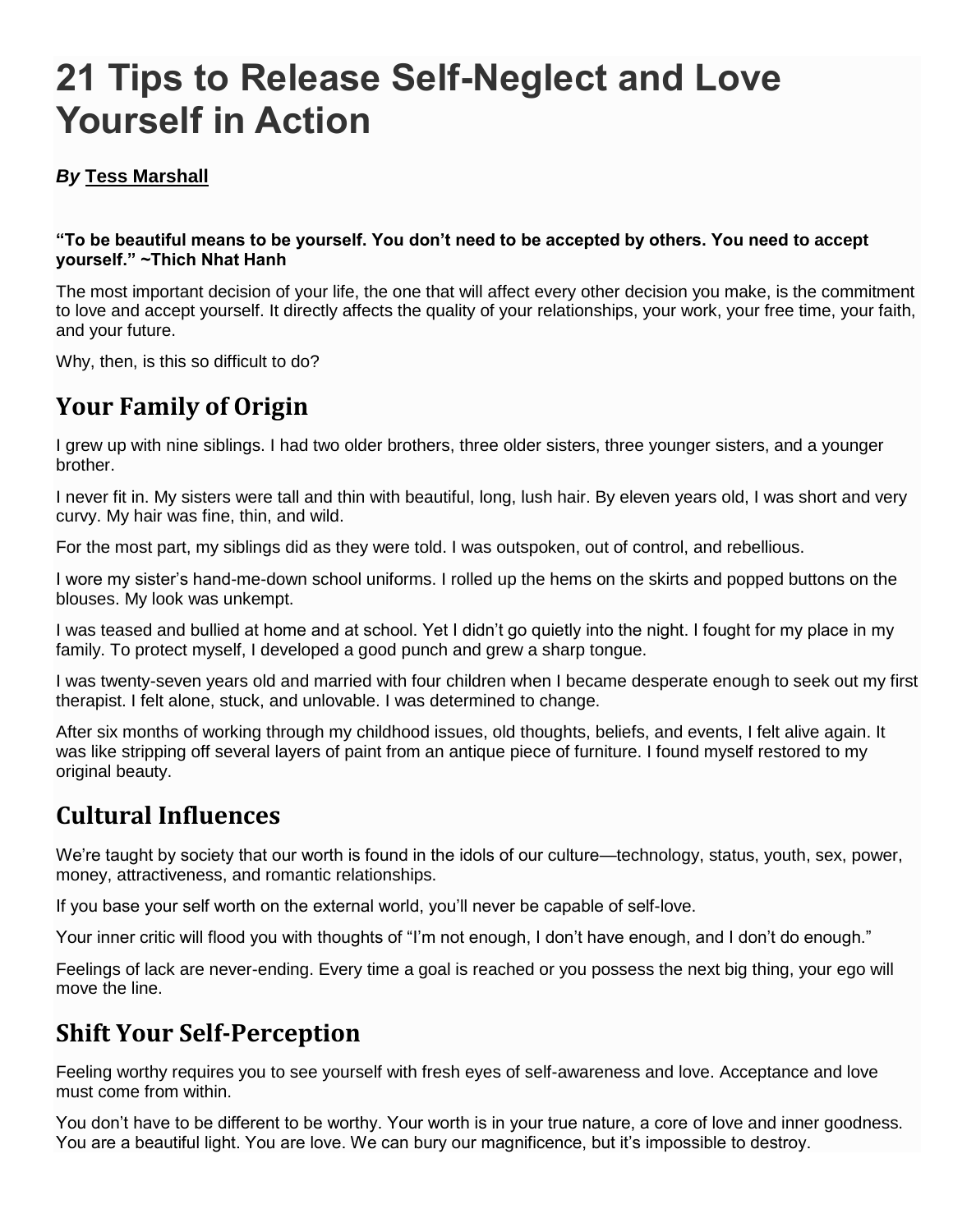Loving ourselves isn't a one time event. It's an endless, ongoing process.

It begins with you, enfolding yourself in your own affection and appreciation.

Read on for steps to discover your worth and enfold yourself in affection and appreciation.

# 1. Begin your day with love (not technology).

Remind yourself of your worthiness before getting out of bed. Breathe in love and breathe out love. Enfold yourself in light. Saturate your being in love.

### 2. Take time to meditate and journal.

Spend time focusing inward daily. Begin with five minutes of [meditation](http://tinybuddha.com/blog/8-ways-to-make-meditation-easy-and-fun/) and five minutes of journaling each morning. Gradually increase this time.

#### 3. Talk yourself happy.

Use affirmations to train your mind to [become more positive.](http://tinybuddha.com/blog/10-tips-to-overcome-negative-thoughts-positive-thinking-made-easy/) Put a wrist band on your right wrist. When you're participating in self-criticism, move the band to your left wrist.

#### 4. Get emotionally honest.

Let go of numbing your feelings. Shopping, eating, and drinking are examples of [avoiding discomfort,](http://tinybuddha.com/blog/how-to-deal-with-uncomfortable-feelings/) sadness, and pain. Mindfully breathe your way through your feelings and emotions.

#### 5. Expand your interests.

Try something new. Learn a language. Go places you've never been. Do things you haven't done before. You have a right to an awesome life.

# 6. Enjoy life enhancing activities.

Find exercise you like. [Discover healthy foods](http://tinybuddha.com/blog/food-is-my-friend-6-tips-for-mindful-eating/) that are good for you. Turn off technology for a day and spend time doing things that make you feel alive.

# 7. Become willing to surrender.

Breathe, relax, and [let go.](http://tinybuddha.com/blog/40-ways-to-let-go-and-feel-less-pain/) You can never see the whole picture. You don't know what anything is for. Stop fighting against yourself by thinking and desiring people and events in your life *should* be different. Your plan may be different from your soul's intentions.

#### 8. Work on personal and spiritual development.

Be willing to surrender and grow. Life is a journey. We are here to learn and love on a deeper level. Take penguin steps and life becomes difficult. One step at a time is enough to proceed forward.

#### 9. Own your potential.

Love yourself enough to believe in the limitless opportunities available to you. Take action and create a beautiful life for yourself.

#### 10. Be patient with yourself.

Let go of urgency and fear. Relax and transform striving into thriving. Trust in yourself, do good work, and you will see results.